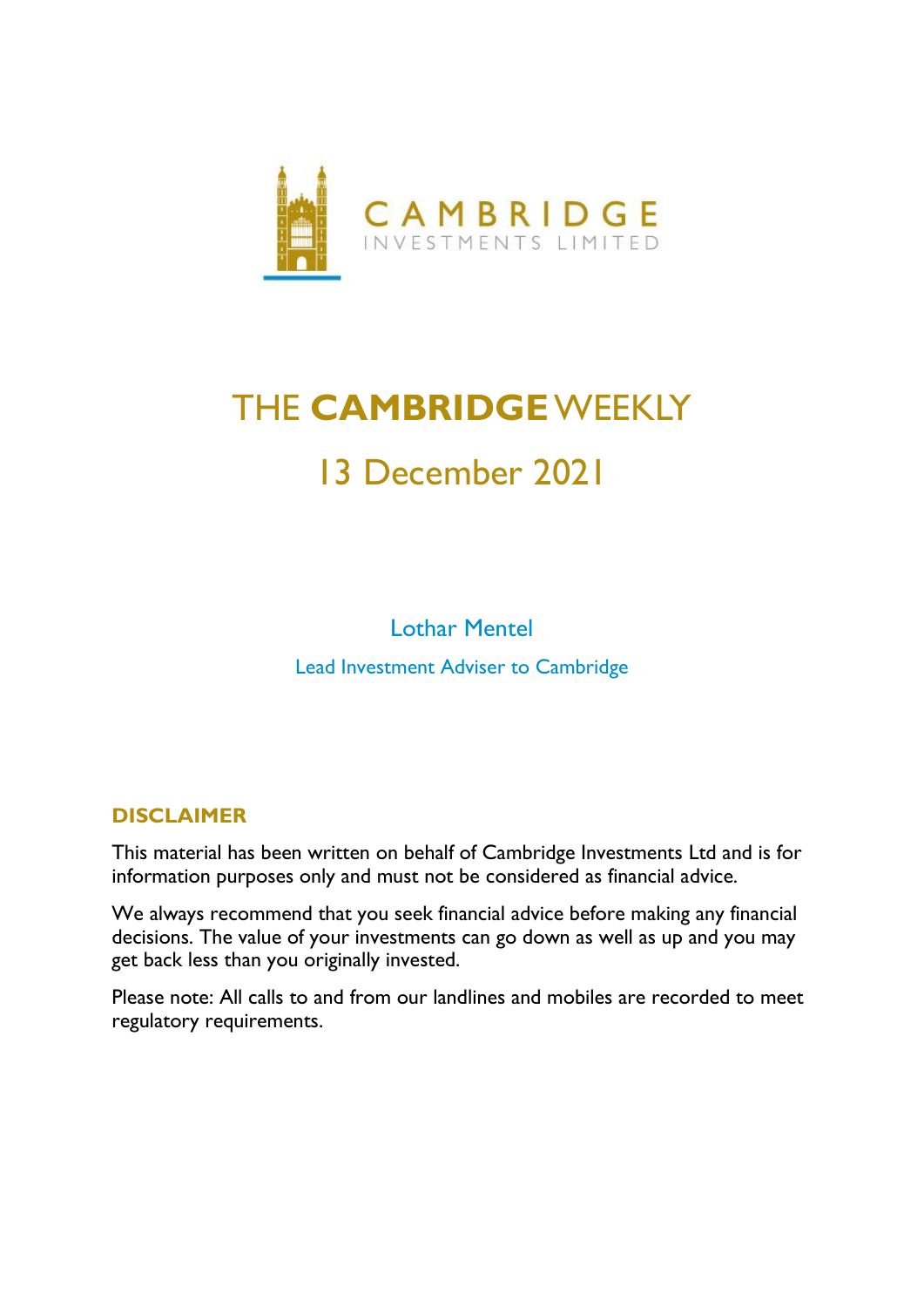

### The Plan B or not Plan B? That is the question

Equity markets bounced strongly on Tuesday. The catalyst was a flip in the coronavirus narrative that went: "the new variant is as contagious as the very first, but much less damaging. It confers some immunity. Tripleboosted vaccines work well on it, at the same efficacy as on the other variants. Greater contagion will not overwhelm systems but will help the world live with the disease."

This viewpoint held sway for a few hours. However, on Wednesday, Boris Johnson announced Plan B. The government can't take *the risk* that a spike in COVID cases leads to a very bad health outcome for many, particularly with the National Health Service stretched because of the festive season. In the government's defence, we are still awaiting scientific conclusions of the risks caused by the Omicron variant, and arguably the outcome will have to come from real world data, meaning observing the consequences of the spreading virus. One may also argue that some of the preventative measures bring the UK more in line with measures adopted in other countries, even if this does not guarantee those measures are the right ones.

In this respect, the thinking seems to be: "we've done it before, so we can do it again". However, we can detect a difference: restrictions over the past two years have been accompanied by support for those directly damaged by the imposition. There was no such help announced this time.

When risk assessment is narrowed to one potentially bad outcome, avoidance of that outcome dominates the policy. The complexity of risk in other areas is underplayed. The City of London is a good example of the changes in behaviour. Professor Jesse Matheson, a University of Sheffield economist, has been working on the big shifts in social geography wrought by working from home.

He leads a study conducted before last week's announcement and shortly to be published. With commuters spending an extra day working from home instead of in the office: "City centres stand to lose £3 billion in 2022. This decrease will be concentrated in a few very dense centres; for example, the City of London will experience a spending decrease of 31.6%, and central Birmingham will experience a decrease of 8%. Some of this spending will be realised in the residential areas where these workers live, but some may be lost altogether."

For bars, pubs and restaurants, it's been a reasonable start to the festive season, with footfall down 30% from 2019 levels, according to a couple of City of London bars informally polled last week. Evenings are better than lunch. Some of that is a long trend. Younger workers appear to be starting their 'commute' around 4pm rather than 7am, and they're not going to the office. That might help the bars hold up, less so daytime coffeeshops.

However, the longer the health risks posed by city life persist, the more apparent will become a crucial variable in economic activity: rents. Landlords have huge vacancy rates now and there's almost no opportunist prepared to bet on a return of the office worker. Unfortunately, because landlords are always reluctant to lose the revenue and are not happy to agree lower ongoing rents for current tenants, the market won't clear quickly, with downside risks lingering. At the onset of the COVID crisis, we, (along with many others), mulled over the structural shifts the virus may accelerate. Relaunching IT investment, (which has already occurred in many economies) was one of them, but now we are accustomed to altering working practices and therefore cityscapes. Indeed, we can observe a current pattern of the 9-5 office becoming less relevant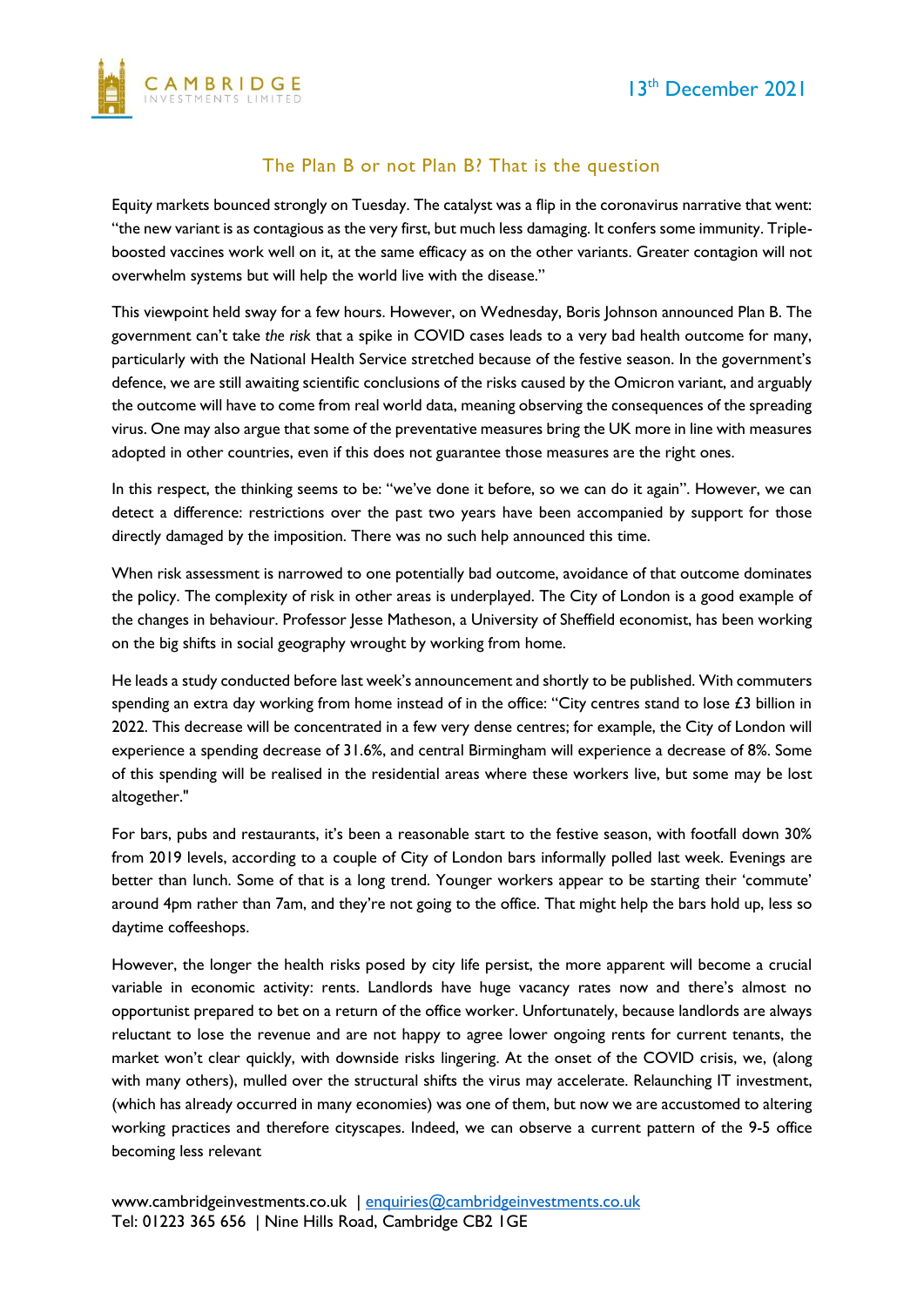

Transition phases tend to create winners and losers. Currently, the losers appear to be getting little support. However, it will be crucial that the transitional process is managed by public authorities, not just by an ad-hoc reaction to (by nature) random virus mutations.

Further afield, China had altogether different concerns last week. As the country still runs a zero-COVID policy, Omicron has had very little impact. Consequently, attention is fixed on the domestic economy and the woes of its property sector. More news of the winding down of floundering property giant Evergrande was counterbalanced by authorities signalling supporting for the rest of the economy. Needless to say, this backing is incredibly important to stem contagion into other sectors, even if it is likely that more fiscal support will be needed.

Evergrande missed a US dollar-denominated interest payment, while the shares of smaller rival Kaisa Group Holdings were suspended after it failed to meet its deadline for a USD loan repayment. At the same time, the media reported Evergrande restructuring plans were taking shape. Offshore debt and bonds are all set to be included in the restructuring, although questions persist over the treatment of domestic liabilities. It remains to be seen whether domestic bondholders receive their payments, and what will happen for many thousands of people who put down payments on yet-to-be-deposit creditors. On the face of it, the restructuring of a company in default sounds like bad news. However, markets have had low expectations for a good outcome for Evergrande for a long time – at some point, the unavoidable - a restructuring process – had to occur. It could be, however, that the pain is borne more by overseas bond investors. For the wider market, most investors will be content if there is no further contagion to healthy companies in the sector, or to the economy as a whole.

In that respect, it's comforting that Chinese USD high yield bond spreads fell back over the last week, rather than rewidening beyond previous levels. Importantly, there is a political acknowledgement that support may have to be forthcoming. The People's Bank of China lowered its reserves requirements for banks, freeing up an estimated CNY 1.2 trillion (USD 188 billion) of cash which is now available for loans. The tone of the Politburo has also turned more accommodative for economic support next year. Quite often, once an 'orderly' restructuring process starts, the low point in markets has been reached, even if economic consequences persist.

In the US, the Federal Open Markets Committee meets this Wednesday, 15 December. Virtually everyone (including us) assumes bond purchases will be tapered more rapidly than the schedule announced in November. The end date for new purchases will most likely be in March. This then brings the expectation for short-term interest rates to then be raised. Steven Blitz of TS Lombard tells us that the market may well expect a rise from 0% to 1% by the end of 2022 (currently the expectation is for a rise to 0.5%).

The US Treasury will be the major borrower in the coming months, having put its schedule on hold as it waited for the cessation of 'debt ceiling' arguments from both sides of the US Senate. On Thursday, the Senate voted to allow Congress to raise the debt ceiling with a simple majority vote, ensuring government employees will not face being laid off over the holidays.

There's been much talk about what level of Fed rates is the right equilibrium rate for the US economy. Currently the market thinks it is about 2%, but a number of commentators have warned that it could (or should) be higher. We think they could be missing something. The inflation-linked bond market gives us a view of where real short-term rates will be in the long-term. For over a year, the real short-term rate has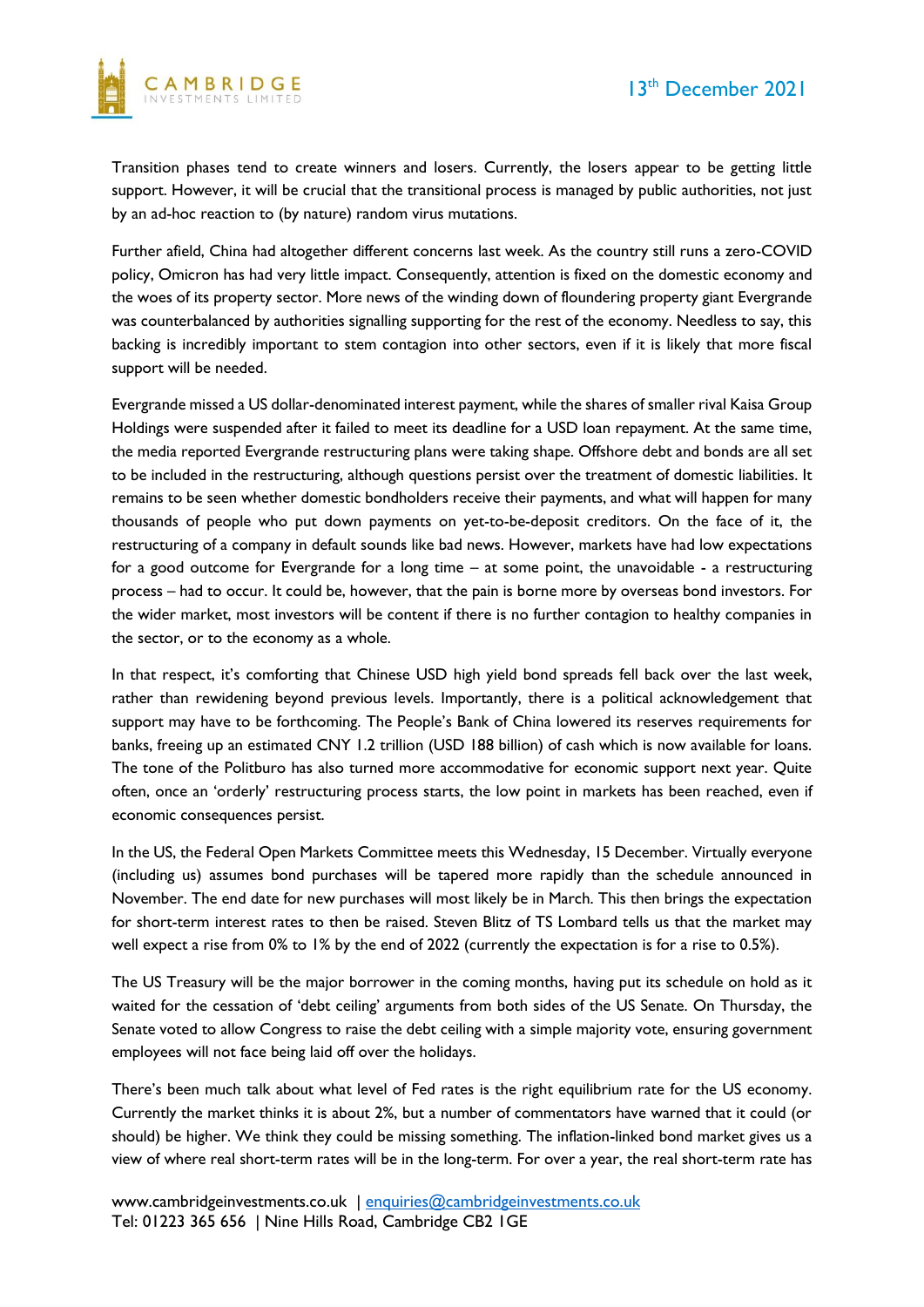

been priced between -0.1% and +0.5%, and at 0% for the past three months. During all the talk of tapering, it has hardly moved.

The Fed's goal is to achieve full employment with stable inflation. It has stopped believing it knows precisely what either level is, but it now thinks it undershot both measures in the past. During this time, investors who took absolutely no risk still made money. We think the Fed now believes that those investors should probably not lose out, but neither should they benefit. A 0% real rate over the long-term would do that. This means the terminal nominal rate will be wherever the inflation rate settles. Therefore, in about five years' time, we should expect short rates to be between 2% and 2.5%. They may not get there much earlier.

## Outlook 2022

#### **Overview**

In broad terms, we expect normalisation to be a key theme of 2022. For all the disappointments of this year's stop-start global recovery, no one can doubt that business and consumer sentiment – as well as general ease of living – improved substantially from the depths of the pandemic. The bottom line is that, barring any further catastrophes, improvement should continue next year. We expect spending at the individual and corporate level to grow as movement of goods and people gets closer to pre-pandemic levels. Monetary policy is set to tighten along with the cyclical recovery, as the world's central bankers have already suggested.

Normalisation and recovery do not mean smooth sailing, however. The last few months have seen extreme supply shortages across the world, geopolitical tensions and, most recently, the emergence of a new, more infectious COVID variant. We discuss these in more depth below, but note they are all symptoms of a drawn-out recovery. These will take some time to filter through – and we expect supply constraints and Omicron-like scares to continue in the earlier parts of 2022.

For capital markets, teething problems could bite. Impressive returns over the last 21 months pushed up equity valuations substantially. Recovery growth has brought them down in the last quarter, and growth is



#### **Major Currency Monetary Growth**

www.cambridgeinvestments.co.uk | [enquiries@cambridgeinvestments.co.uk](mailto:enquiries@cambridgeinvestments.co.uk) Tel: 01223 365 656 | Nine Hills Road, Cambridge CB2 1GE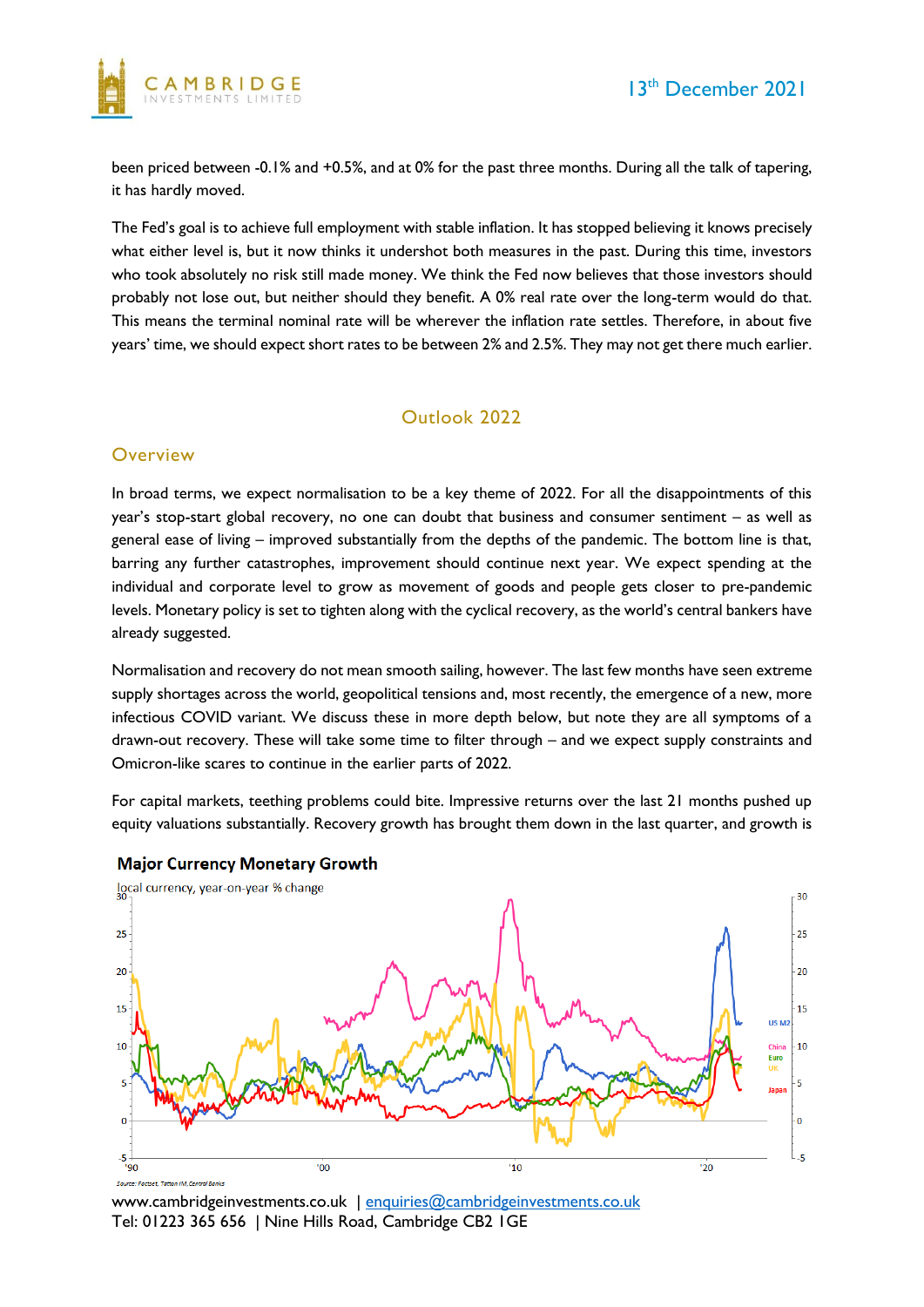

expected to make good on those valuations eventually. Still, optimism is 'priced in' for many assets. Bad news could therefore shake market confidence, and with emergency policy support set to wind down, that could create volatility in the coming months.

Ultimately, we are still waiting for the self-sustained portion of the recovery – when central policy support gets replaced by business and consumer confidence, and the economy can run on its own steam. Once that happens, it should restart the cyclical rotation in markets – pushing investors away from the COVID superstars (such as big tech) and into those assets and regions most attuned to global growth.

This should benefit equities and commodities, with the latter also helped by the acceleration towards green infrastructure. It is a negative for bond values, which are likely to be weighed down by the withdrawal of monetary support. A resurgence of damaging COVID infections and further restrictions would clearly be bad for any growth prospects. Strangely though, some have suggested that Omicron could turn out to be good news. If the early (and uncertain) reports that the strain is more contagious but less severe turn out to be true, it could mark a natural end to the pandemic. For our central case, the cycle will continue next year, but we remain selective in where we think will benefit.



Below, we give a brief wrap-up of 2021, before outlining our expectations through a regional and sectoral breakdown.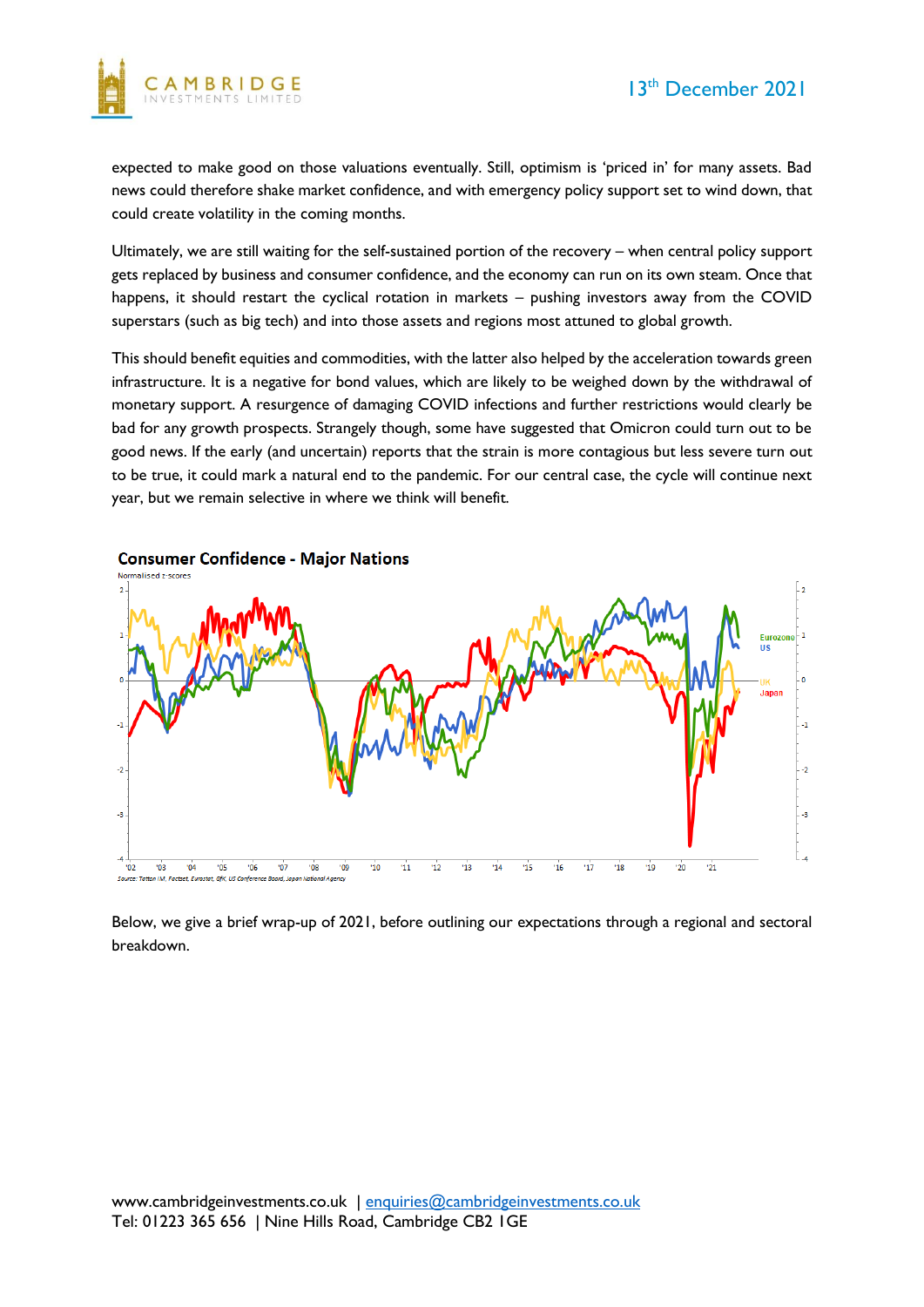

## 2021 Wrap-up

This year saw the fastest global vaccination programme in history, record growth figures and the highest inflation numbers in decades. At the same time, the global economic recovery spluttered and stalled at key moments, growth was uneven across the world, and new coronavirus outbreaks kept us in the COVID scare spiral. Pandemic woes continued to dissipate in capital markets and the global economy, but the transition ultimately proved more painful than anticipated. Supply chain problems were keenly felt in the second half of the year, while the surging Omicron variant reminded us that things can quickly take a bad turn.

A year ago, we warned equity markets might struggle to replicate their 2020 performance – even if growth proved strong. But we also thought that the median GDP forecast was too cautious (putting 2021's global GDP below 2019's) and that sustained monetary support gave markets space to capitalise on positive surprises. As it turned out, global output reached 2019's level (on an annualised basis) by mid-year, while equity markets climbed higher. In dollar terms, the S&P 500 is now worth double what it was at its lowest point in March 2020.

The first quarter was a classic cyclical rally in equities, combined with rise in government bond yields (or conversely, a fall in bond prices). Q2 was better for bonds – after investors became convinced that monetary stimulus would not be taken away – but cyclical stocks and wider equity markets still benefitted. Returning confidence allowed consumers to release the impressive savings built up during the months of emergency fiscal support.

The second half was a different story. Optimism waned after another wave of COVID cases and worldwide supply shortages. US company profits remained strong in Q3 though, leading to yet more outperformance by American stocks. Just like earlier in the pandemic, the big winners were the Silicon Valley tech giants. US stock indices subsequently did extremely well, though the performance was much worse for equalweighted baskets (with less exposure to big tech).

Supply shortages were a huge part of the problem. Fragile supply chains and a host of one-off issues meant factories struggled for materials. Issues were compounded by a shortage of workers – as we vividly saw during the UK's fuel crisis. High savings and healthy pension pots led many workers to hold off for better jobs or retire altogether, in what has been called "the great resignation". Labour participation therefore remained subdued, despite falling unemployment.

All of this pushed global inflation to its highest level in decades. But for the most part, central bankers were determined to keep monetary policy loose. Policymakers calling inflation "transitory" was itself a reason why high inflation expectations became entrenched in the latter months of the year. A year ago, we were worried central bankers might make a policy mistake by tapering asset purchases or raising interest rates too soon. Now, those fears have reversed: markets are concerned policymakers will allow inflation to become destabilising. The US Federal Reserve (Fed), among others, has acknowledge that fear and moved forward its tapering timetable.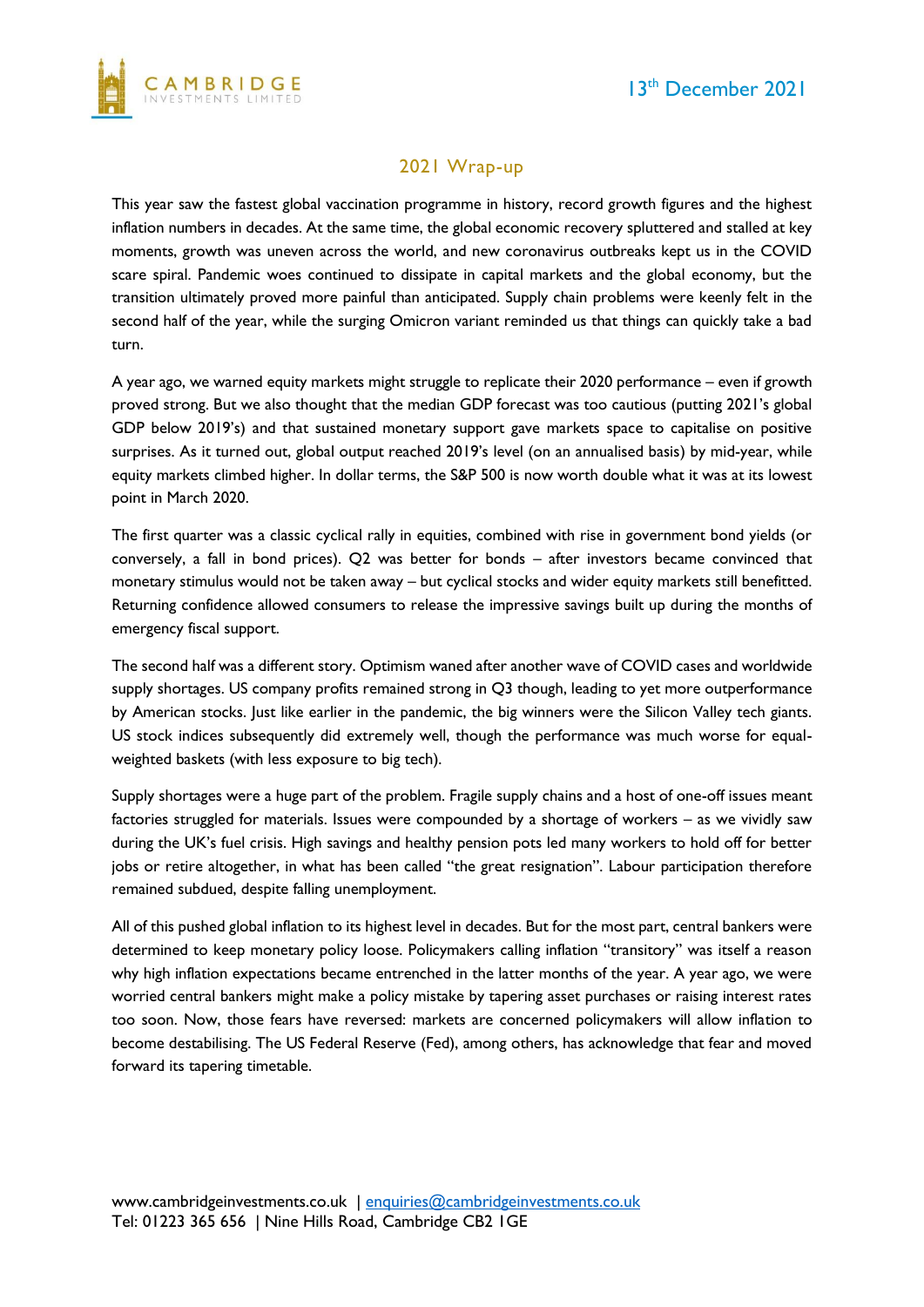

#### **Regions**



## **US**

The US has led the way in both economic growth and stock market returns throughout the COVID recovery, although if the global growth story continues as we expect it to, this outperformance will naturally have to moderate. US asset prices have gained such a lead on their global peers it is hard not to see them as comparatively expensive. A rise in real (inflation-adjusted) interest rates would likely make this disparity more apparent for markets – causing a rotation into emerging markets or Europe.

None of this makes us negative on the US. The road to recovery is still full of perils that could send investors back to the world's largest economy – particularly if central bank liquidity dries up. In any case, US companies have enough exposure to global growth that many will benefit from a cyclical rotation. Should the recovery goes ahead as planned, the outperformance of companies like the US tech giants will likely come down. Both economic output and stock market returns would, therefore, be more balanced.

Policy is still crucial to the outlook. The extraordinary support seen through the pandemic will have to wind down eventually, but the good news is that much of the fiscal stimulus agreed in the last two years is still to come. President Biden's \$1 trillion infrastructure package will not begin until later in 2022, while the yet-to-be-agreed \$1.7 trillion 'Build Back Better' programme will not gain full traction until 2023. However, the child tax credit extension is a big positive and should offset some fears of a fiscal cliff-edge. The US midterm elections next year increase the chance of political spats – which could prompt further budget crises or government shutdowns. And, climate change initiatives could stoke fears of another energy crisis, should supply constraints persist. Altogether though, continued fiscal support should help keep confidence high as savings fall – lowering the chances of a downturn.

www.cambridgeinvestments.co.uk | [enquiries@cambridgeinvestments.co.uk](mailto:enquiries@cambridgeinvestments.co.uk) Tel: 01223 365 656 | Nine Hills Road, Cambridge CB2 1GE More important for investors will be the actions of the Fed. Chair of the Fed, Jay Powell, sounded decidedly more hawkish in his December press conference, and suggested bond purchases may have to be tapered more quickly than announced in November. We should expect not only a quicker taper, but that the Fed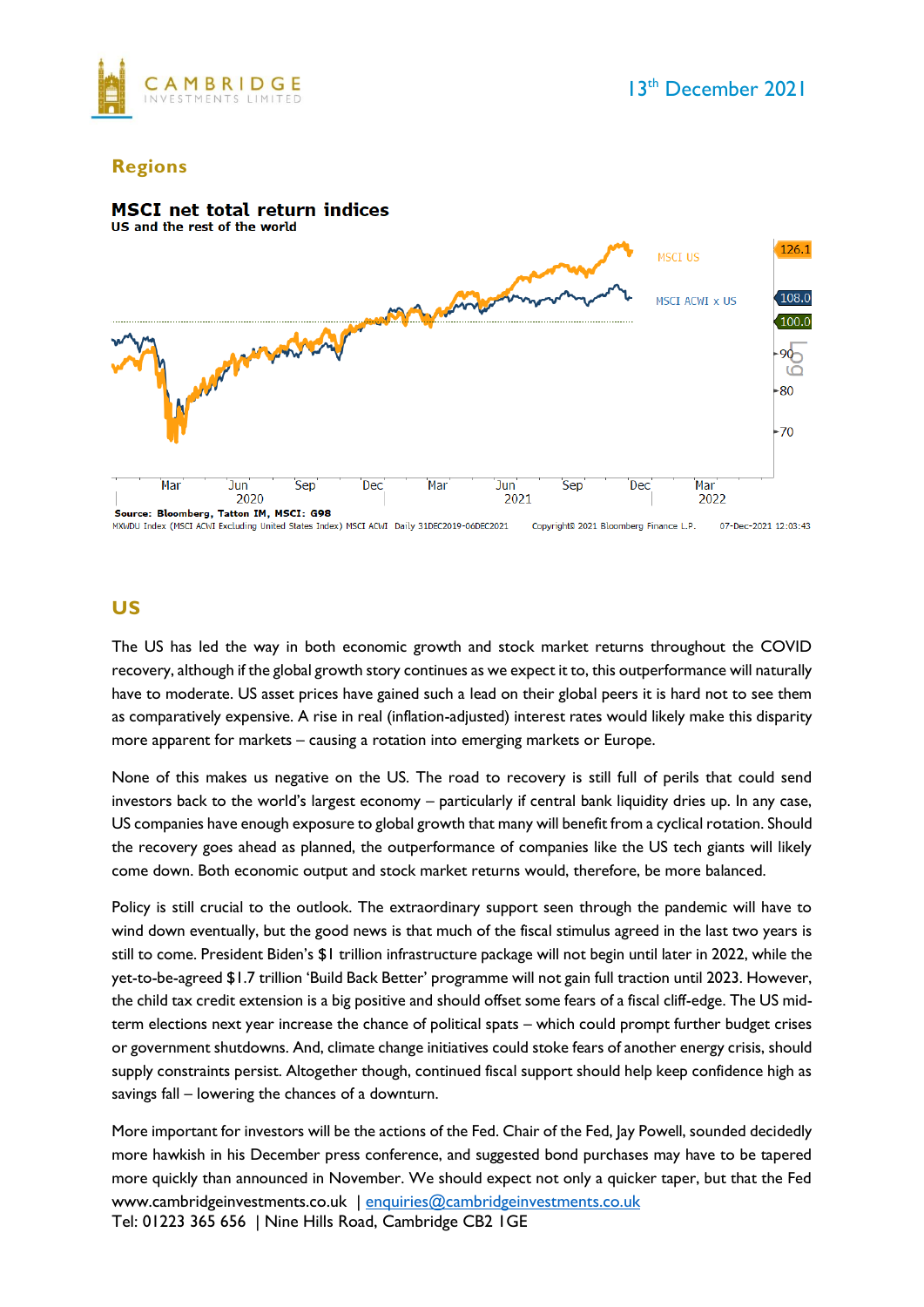

will raise rates once it is no longer buying new bonds. This is likely to happen within the first half of 2022. The Fed still has flexibility on the rates side, as it has (rather unsuccessfully) attempted to disconnect the tapering decision from rate increases.

This is far from a sudden decision (the Fed has been telegraphing as much for months) and is unlikely to constitute a policy mistake. The danger is that markets misinterpret the removal of emergency support as a sign of future hawkishness. Powell tried to address this recently, when he spoke of retiring the word "transitory" due to the misunderstanding it creates. Although the Fed may well raise rates in the coming months, it is unlikely to allow real short-term rates to turn positive next year, or soon after. Judging from bond markets, the perception is that the Fed now sees 0% real rates as the natural base. As such, while US bond yields should rise with the cycle, they are unlikely to go too high unless ultra-high inflation expectations become embedded.

#### **UK**

At first glance, there is a decent investment case for UK assets. Equity valuations are lower than elsewhere, sterling weakness increases the attractiveness of British exports, fiscal spending is on the way and the government has room to deliver more. But ultimately, long-term problems weigh on investor sentiment and it is hard to see past them.

Brexit Britain is in a weak position on financial services (the economy's old ace card), job creation and labour supply – the latter highlighted by the scramble for hauliers earlier this year. These problems are not insurmountable, but policymakers repeatedly prove unable to work around them. The government did well to plug the income gap through the worst of the pandemic, and over the past two years has promised some exciting fiscal support and investment. Unfortunately, the Conservatives' ingrained desire for fiscal constraint has prevented the government from fiscal expansion comparable to the US or even Europe. This was highlighted in recent tax and spend plans, which promised additional funding but confirmed a heavier tax burden next Spring – even as living costs spiral.

Oddly, this hesitance is matched by the Bank of England (BoE). Despite providing a huge amount of monetary support over the last two years, policymakers still seem reluctant to commit to the level of stimulus their counterparts abroad have. Worse still, the BoE recently proved itself unreliable in communications, when it reversed a rate hike decision at the last minute.

We suspect policymakers are worried about sterling becoming too weak and destabilising the economy. This is a fair concern, but protecting against it could be costly in terms of lost growth. Should the dollar weaken next year, this could ease the BoE's fears and unshackle policy somewhat. If so, it could help the UK finally take advantage of its chronically low asset valuations.

#### **EU**

The Eurozone is well-placed to take advantage of cyclical growth next year. Global growth is always a good thing for the export-heavy economy, and with lower asset valuations than the US, European equities stand to gain. Omicron scares have dampened sentiment and tightened restrictions, but it is too early to say whether these will have a long and detrimental impact.

www.cambridgeinvestments.co.uk | [enquiries@cambridgeinvestments.co.uk](mailto:enquiries@cambridgeinvestments.co.uk) Tel: 01223 365 656 | Nine Hills Road, Cambridge CB2 1GE Domestically, fiscal policy is likely to be supportive of growth. The Next Generation EU (NGEU) stimulus package allocates €750 billion to be spent between 2021 and 2023, meaning EU nations are set to receive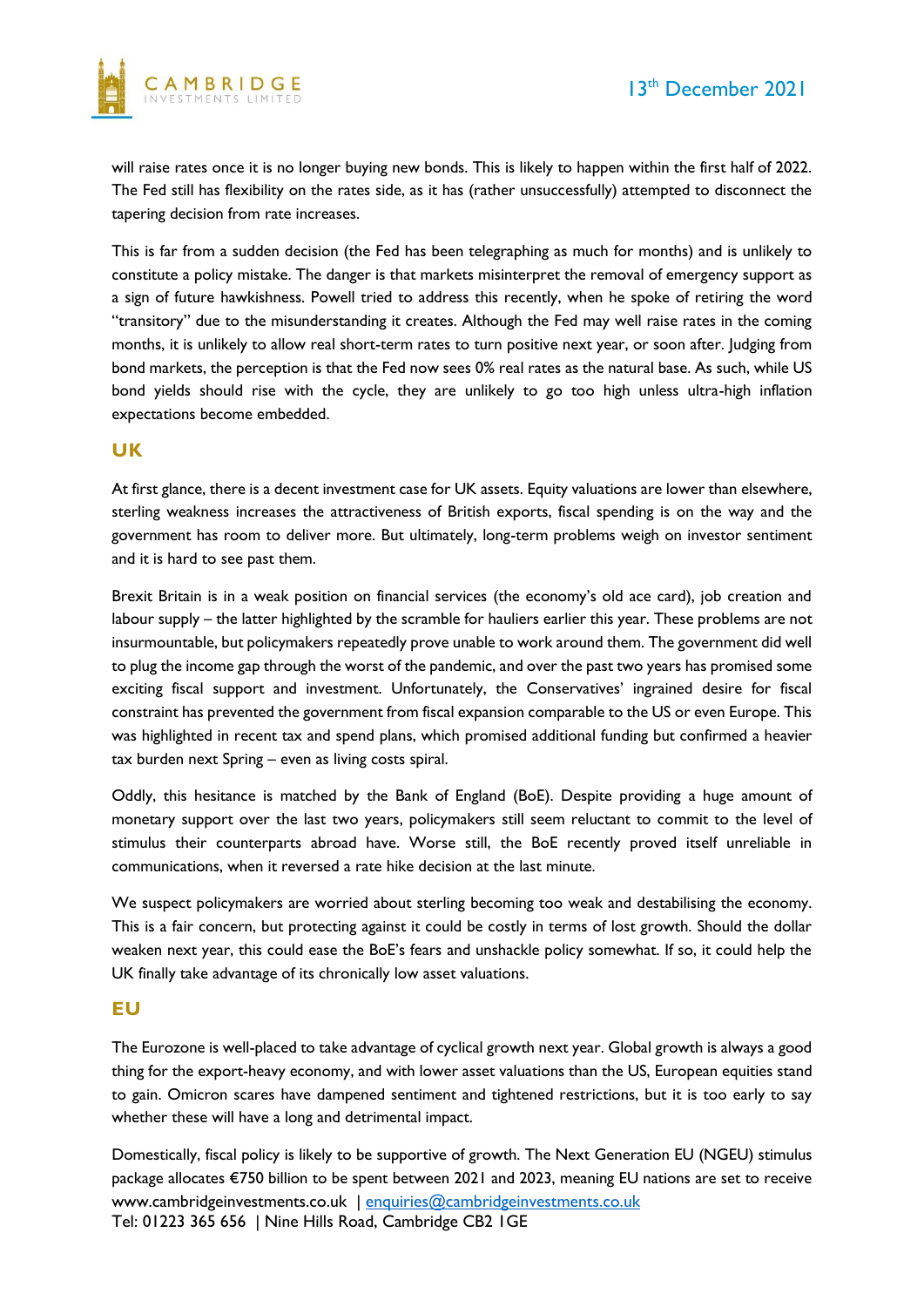

substantial support (5% of total EU GDP) in the next two years. Half of the spending will be grants, rather than loans as in the past. More importantly, it will not be funded from tax rises in the near or mediumterm, meaning that it will not constitute a tightening of fiscal policy next year. According to the European Central Bank, the NGEU could add 1.5% to real Eurozone GDP over the medium-term.

This would be a quicker expansion of fiscal policy than in the US and could mean stronger real growth for next year. Europe has faced less inflation pressure than elsewhere (particularly Western Europe), but wages are running hot in some of the peripheral nations. The ECB has not followed other central banks in signalling tighter monetary policy (in terms of rising interest rates; the quantity of security buying is set to diminish, too) – but that could change next year if inflation pressures continue.

The caveat to this positivity, as usual, is politics. Throughout the pandemic we have seen how political obstinance can get in the way of productive fiscal policy on the continent. More recently, national interests and political differences have collided with the interests of the wider bloc – as in the case of Poland and Hungary. It would be no surprise if the same happened next year, but for the moment we see no sign of this becoming a significant problem.

#### **China**

China is another economy with decent growth prospects, subdued valuations and sensitivity to global growth that could do well in 2022. However, the last few years have significantly increased the perception of risk in the world's second-largest economy – prompted by international confrontations and a series of significant interventions. The Communist Party has cancelled initial public offerings, tightened restrictions, and made entire sectors legally unprofitable in 2021. Some western commentators have gone as far as saying that these actions have made the country "uninvestable". All of this is without mentioning the Evergrande crisis, which has been hyped as potentially becoming China's Lehman moment.

We think these labels are a little sensational. China's leadership has certainly switched its priorities from a purely growth-driven model, to one that incorporates more centralised direction – and this is a key risk that needs to be recognised for any Chinese asset. But President Xi's centralisation of leadership and economic restructuring do not amount to a war on profit. Far from it – the Chinese government has worked extensively to ensure its private sector is profitable and sustainable. GDP growth and attracting foreign capital are clearly not the priorities they once were, but they are still important goals, nonetheless. Similarly, with Evergrande, which the Party has allowed to fail but will certainly not allow to destabilise the wider economy.

Interestingly, China's fiscal attitude has been at odds with the rest of the world, and unlike its own previous behaviour. The 2008-9 and 2015-16 crises saw enormous boosts to spending. This year, both international and domestic commentators have been thoroughly surprised by the downright frugality of the Chinese authorities. This discipline has covered central and local government expenditure, central bank monetary policy and, most importantly, corporate regulation and oversight.

This has led to distinctly slow growth and poor equity performance, especially from China's large tech companies. The tightness impacted other Asian economies and led to serious underperformance by Chinese stocks through the year. Lately, the authorities have relented, though, and there are signs this will continue into next year. If so, China's 2022 outlook, especially in terms of surprises, has the potential to be better than 2021.

www.cambridgeinvestments.co.uk | [enquiries@cambridgeinvestments.co.uk](mailto:enquiries@cambridgeinvestments.co.uk) Tel: 01223 365 656 | Nine Hills Road, Cambridge CB2 1GE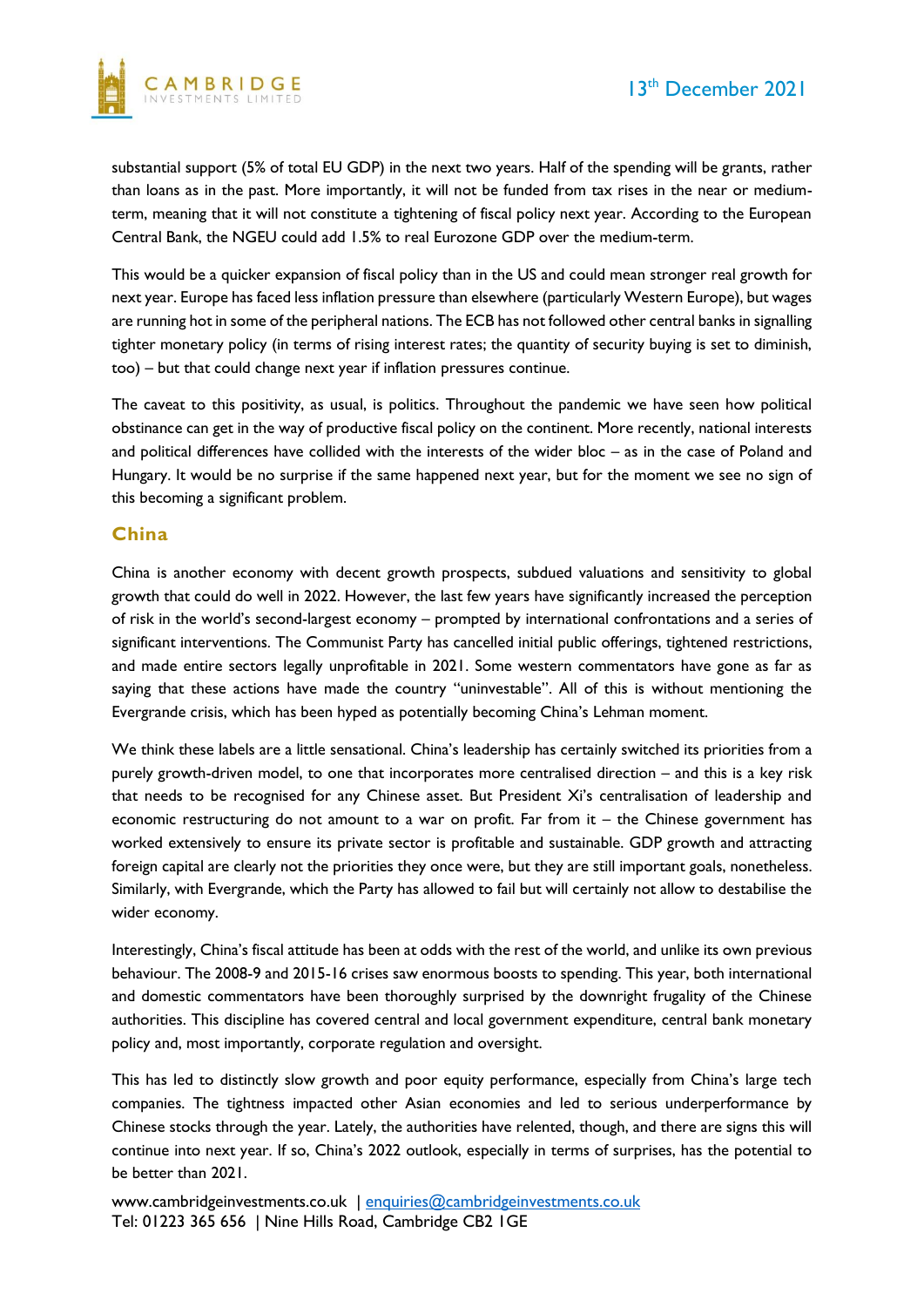

## **Emerging Markets**

If the cyclical growth story goes according to plan, emerging markets (EMs) should benefit. But EMs unfortunately do not have the same room for manoeuvre as developed nations. Global vaccine inequality makes developing countries susceptible to COVID outbreaks, while tighter financing conditions (compared to developed nations) make it harder for governments to address the economic fallout. For most EMs, much remains outside of their control: a strong US dollar will hurt their prospects, while a weaker dollar and strong global growth sentiment will help their recovery prospects.

The factors that are in governments' control have concerned investors lately. Geopolitical tensions persist as ever, but flare-ups have caused capital flight – as in Turkey. Fear is contagious when it comes to EM investors, and if more Turkey-like problems surface it could well put a dampener on EM sentiment altogether.

Otherwise, it will mostly be a waiting game for EMs. The ingredients for a strong year are there, but optimism and capital are unlikely to flow until the Fed's tightening cycle is appropriately priced in. The good news for EM assets is that there is plenty of upside to be found, if and when that day comes.

## **Asset Classes**

#### **Bonds**

With the recovery underway, and central banks starting to reel in support, there is not much upside for bond prices (the inverse of yields). Rising yields and tighter monetary conditions could also have a knockon effect on other assets – causing bouts of volatility where liquidity is low.

In stark contrast to a year ago, investors are now worried central banks may be keeping conditions easy for too long. This is reflected in inflation expectations, which are rising according to survey data. This could force central banks into quicker action, but we note that other important inflation signs – inflation-linked borrowing – are not yet flashing. Positive real growth would allow central bankers to raise rates faster. Paradoxically, this could mean that good economic data might spark short-term liquidity crunches in the months ahead.

Even if policy tightens faster than expected, we suspect that the ceiling for near-term rate rises is historically low. Our research indicates that real yields, together with credit spreads, are more important than nominals in equity valuations. These are currently at historically negative levels, and central bankers will want them to (only) gradually increase as the world normalises. But they are unlikely to let them rise above the 0% level during the next year, with the focus being also on the speed of adjustment, and not just the absolute reading of real interest rates.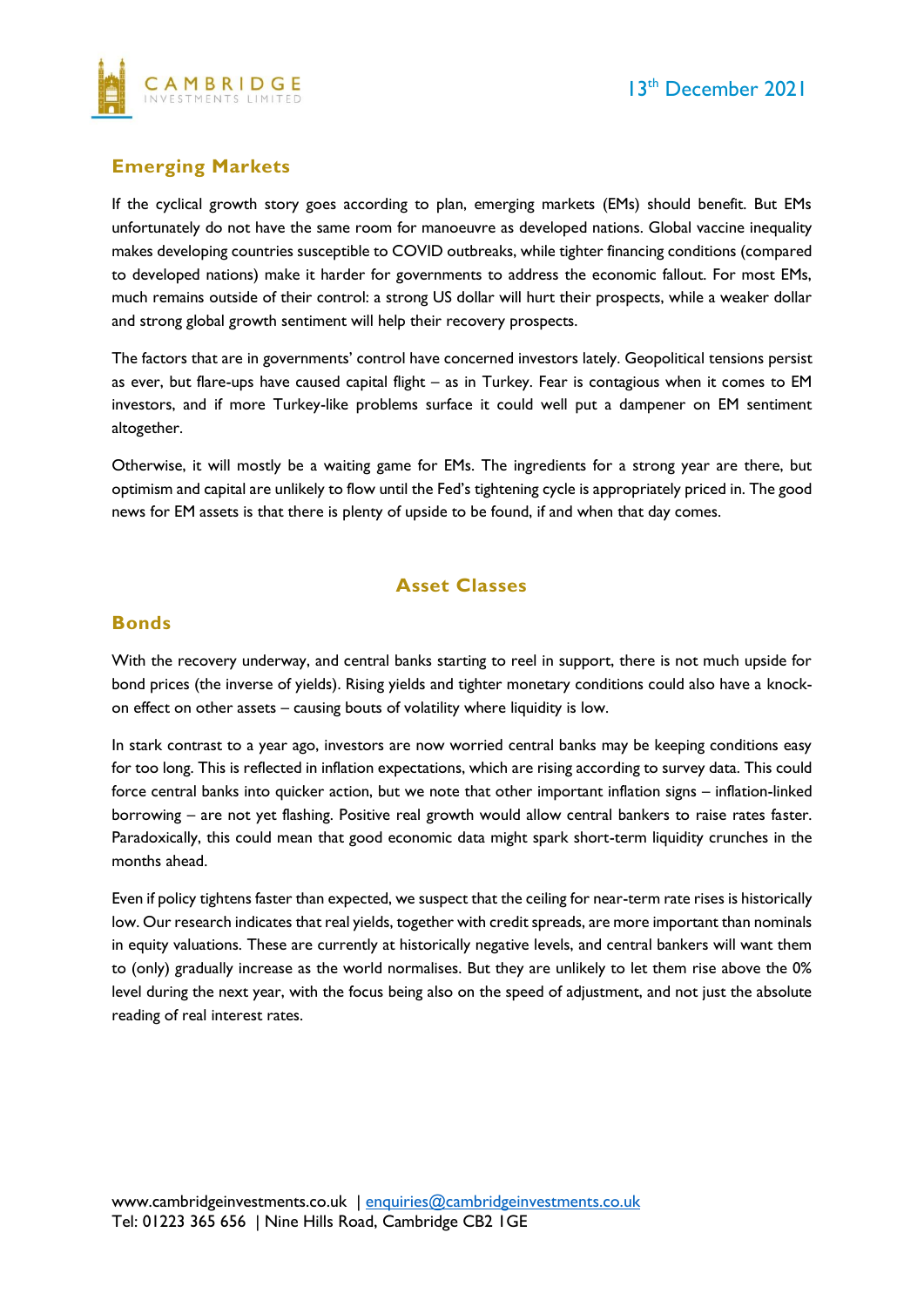

## **Equities**

Equities will benefit from a cyclical upswing, but not equally and not necessarily in a straight line. US megatech companies, including online sellers, have fared extremely well during the pandemic – partly because they are suited for the lockdown world and partly because of the pre-existing trend toward online business. How much consumer behaviour has changed permanently, and how much will return to pre-pandemic ways, is uncertain? In any case, the big tech winners are unlikely to fare as well through the next stage of the cycle as they have done.

Of course, this is dependent on the global recovery continuing as planned. Persistent supply chain problems – and new COVID variants – stand in the way of that, but the ingredients are all there for a cyclical rotation in 2022.

Rising real yields will put downward pressure on equity valuations. At the same time, central bankers will only allow real yields to rise if growth – and hence, profits – are strong. Ideally, this should mean there is enough risk appetite around to support stock markets even if the benchmark 'risk-free' rate changes. The flipside to this is that markets could get choppy in the months ahead if liquidity drops and we see bouts of bad news. We do not expect patches of volatility to be destabilising, but they could make things difficult in the short-term.

## **Commodities**

Much like equities, we expect commodities to be supported on the whole, but with some dispersion. Supply constraints have pushed up raw materials prices throughout the year. This was true for oil too, but recently we have seen these pressures subside. If supply constraints continue to ease into next year, oil and other materials will be less well supported. This could be good news for other sectors, and economic growth at large.

However, the commodities needed for the green transition – such as steel and other precious metals – could well see strong demand as governments push forward with infrastructure plans. We expect this to be a structural pressure under those commodities. When and how it comes through is another story, though, and we cannot make firm predictions about when price pressure will come.

#### **Property**

The pandemic has been supportive for some sections of the property market, but not others. Work from home orders bolstered demand for houses, particularly in suburban areas, while demand for urban apartments fell. This trend is unlikely to reverse overnight, but we could see a steady move back in the other direction throughout next year.

Demand for new housebuilding has been strong, however, and this is likely to continue. Not only are cyclical forces supportive for housebuilders, but there is a great deal of green construction needed, even for existing housing stock. At the same time, the sector has been hit by ubiquitous global supply constraints, resulting in severe undersupply. These things take time to clear through, but we suspect we will see more of this transition in 2022.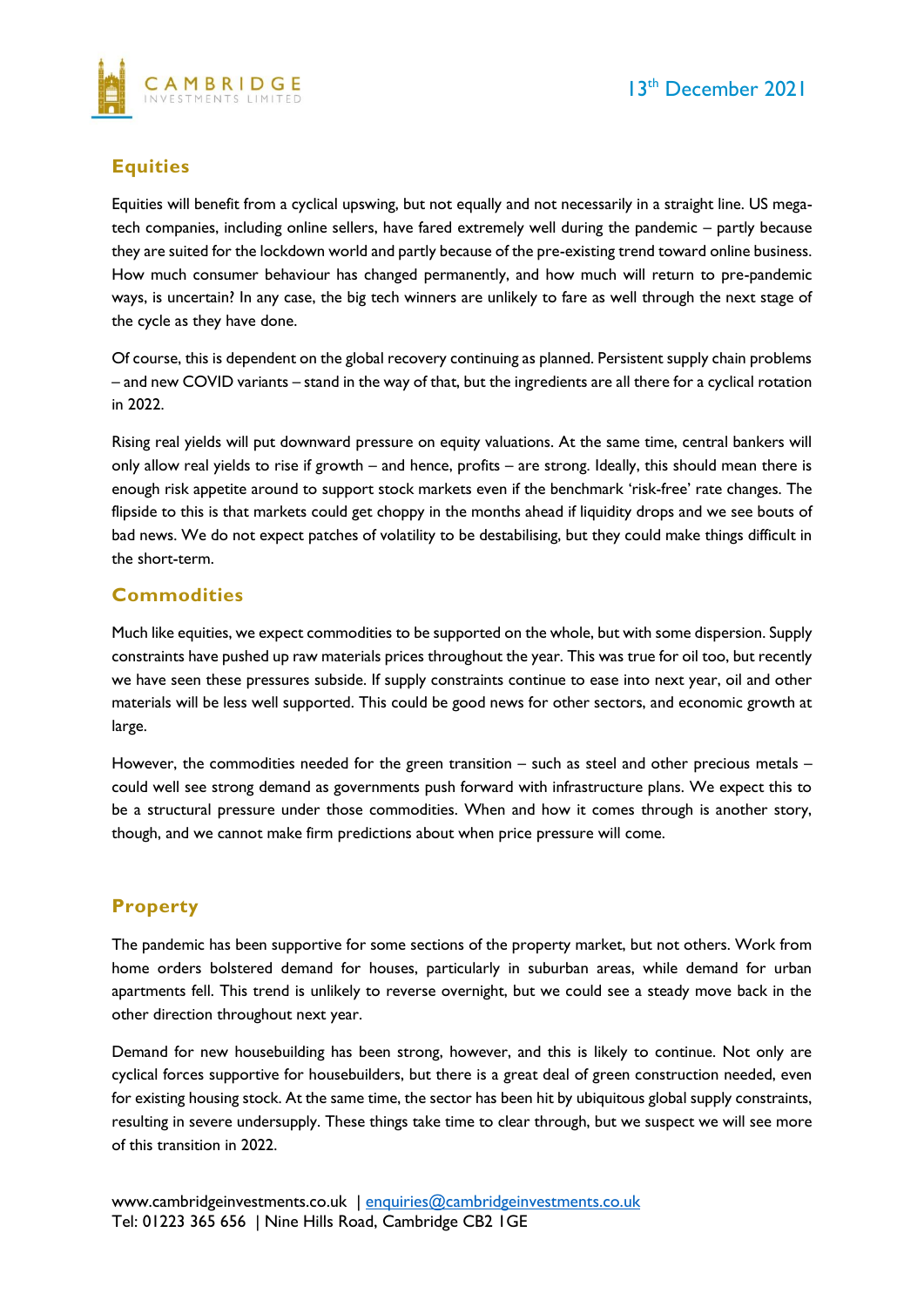# 13<sup>th</sup> December 2021



| <b>Global Equity Markets</b>             |           |           |         | <b>Technical</b> |               | <b>Top 5 Gainers</b>             |        |         | <b>Top 5 Decliners</b> |         |            |
|------------------------------------------|-----------|-----------|---------|------------------|---------------|----------------------------------|--------|---------|------------------------|---------|------------|
| <b>Market</b>                            | Fri 15:49 | %1Week*   | 1 W     | <b>Short</b>     | <b>Medium</b> | Company                          |        | %       | Company                |         | $\%$       |
| <b>FTSE 100</b>                          | 7017      | $-0.5$    | $-35$   | Ø                | O             | <b>Royal Dutch Shell</b>         |        | $+7.4$  | Renishaw               |         | $-12.6$    |
| <b>FTSE 250</b>                          | 22926     | $-2.9$    | $-683$  | IJ,              | R             | <b>Royal Dutch Shell</b>         |        | $+7.4$  | <b>AVEVA</b>           |         | $-10.4$    |
| <b>FTSE AS</b>                           | 4023      | $-1.0$    | $-39$   | A,               | R             | <b>Rolls-Royce</b>               |        | $+7.2$  | Admiral                |         | $-8.6$     |
| <b>FTSE Small</b>                        | 7410      | $-1.7$    | -127    | A,               | n             | Glencore                         |        | $+6.1$  | Halma                  |         | $-7.8$     |
| CAC                                      | 6505      | $-2.0$    | $-133$  | u                | z             | BP                               |        | $+5.4$  | Spirax-Sarco           |         | -7.7       |
| <b>DAX</b>                               | 15136     | $-2.6$    | $-396$  | u                | n             | <b>Currencies</b>                |        |         | Commodities            |         |            |
| Dow                                      | 33920     | $-2.5$    | $-878$  | ×                | <b>z</b>      | Pair                             | last   | %1W     | Cmdty                  | last    | <b>%1W</b> |
| <b>S&amp;P 500</b>                       | 4293      | $-3.6$    | $-162$  | Ø                | z             | USD/GBP                          | 1.354  | $-1.0$  | Oil                    | 78.08   | $-0.0$     |
| Nasdaq                                   | 14397     | $-4.3$    | $-650$  | n,               | n             | <b>GBP/EUR</b>                   | 0.857  | $+0.1$  | Gold                   | 1758.7  | $+0.5$     |
| <b>Nikkei</b>                            | 28771     | $-4.9$    | $-1478$ | o                | n             | USD/EUR                          | 1.16   | $-1.0$  | <b>Silver</b>          | 22.47   | $+0.2$     |
| <b>MSCI World</b>                        | 3007      | $-3.1$    | $-97$   | IJ,              | R             | <b>JPY/USD</b>                   | 110.95 | $-0.2$  | Copper                 | 416.9   | $-2.8$     |
| <b>CSI 300</b>                           | 4866      | $+0.3$    | $+13$   | Ø.               | →             | CNY/USD                          | 6.44   | $+0.2$  | Aluminium              | 2858.5  | $-3.1$     |
| <b>MSCI EM</b>                           | 1253      | $-0.9$    | $-12$   | Ŋ.               | →             | Bitcoin/\$                       | 47,131 | $+8.0$  | <b>Soft Cmdties</b>    | 228.7   | $+1.3$     |
|                                          |           |           |         |                  |               | <b>Fixed Income</b>              |        |         |                        |         |            |
| <b>Global Equity Market - Valuations</b> |           |           |         |                  |               | Govt bond                        |        |         |                        | %Yield  | 1 W CH     |
| <b>Market</b>                            |           | Div YLD % | LTM PE  | NTM PE           | 10Y AVG       | <b>UK 10-Yr</b>                  | 1.00   | $+0.08$ |                        |         |            |
| <b>FTSE 100</b>                          |           | 4.1       | 15.3    | 12.3             | 14.2          | <b>UK 15-Yr</b>                  | 1.23   | $+0.10$ |                        |         |            |
| <b>FTSE 250</b>                          |           | 2.4       | 15.5    | 24.0             | 16.0          | <b>US 10-Yr</b>                  | 1.48   | $+0.03$ |                        |         |            |
| <b>FTSE AS</b>                           |           | 3.8       | 15.2    | 13.3             | 14.4          | French 10-Yr                     | 0.12   | $+0.01$ |                        |         |            |
| FTSE Small x Inv_Tsts                    |           | 2.0       | 12.9    | 18.8             | 15.5          | German 10-Yr                     |        |         |                        | $-0.23$ | $-0.00$    |
| CAC                                      |           | 2.3       | 20.8    | 15.6             | 15.0          | Japanese 10-Yr                   |        |         |                        | 0.06    | $+0.00$    |
| <b>DAX</b>                               |           | 2.2       | 15.2    | 14.9             | 13.5          | <b>UK Mortgage Rates</b>         |        |         |                        |         |            |
| Dow                                      |           | 1.8       | 19.0    | 18.4             | 16.5          | <b>Mortgage Rates</b>            | Sep    | Aug     |                        |         |            |
| <b>S&amp;P 500</b>                       |           | 1.4       | 24.3    | 21.3             | 17.6          | <b>Base Rate Tracker</b><br>1.50 |        |         |                        |         | 1.50       |
| Nasdag                                   |           | 0.7       | 29.4    | 31.8             | 23.0          | 2-yr Fixed Rate                  |        |         |                        |         | 1.28       |
| <b>Nikkei</b>                            |           | 1.5       | 15.4    | 17.2             | 17.7          | 3-yr Fixed Rate                  |        |         |                        |         | 1.48       |
| <b>MSCI World</b>                        |           | 1.7       | 21.2    | 19.4             | 16.6          | 5-yr Fixed Rate                  | 1.40   | 1.45    |                        |         |            |
| <b>CSI 300</b>                           |           | 1.9       | 16.0    | 15.1             | 12.5          | 10-yr Fixed Rate                 |        |         |                        |         | 2.59       |
| <b>MSCI EM</b>                           |           | 2.4       | 13.8    | 13.2             | 12.6          | <b>Standard Variable</b>         |        |         |                        |         | 3.61       |

\* The *% 1 week* relates to the weekly index closing, rather than our Friday p.m. snapshot values

\*\* LTM = last 12 months' (trailing) earnings;

\*\*\*NTM = Next 12 months estimated (forward) earnings

#### **Please note:**

Data used within the Personal Finance Compass is sourced from Bloomberg and is only valid for the publication date of this document. The value of your investments can go down as well as up and you may get back less than you originally invested.